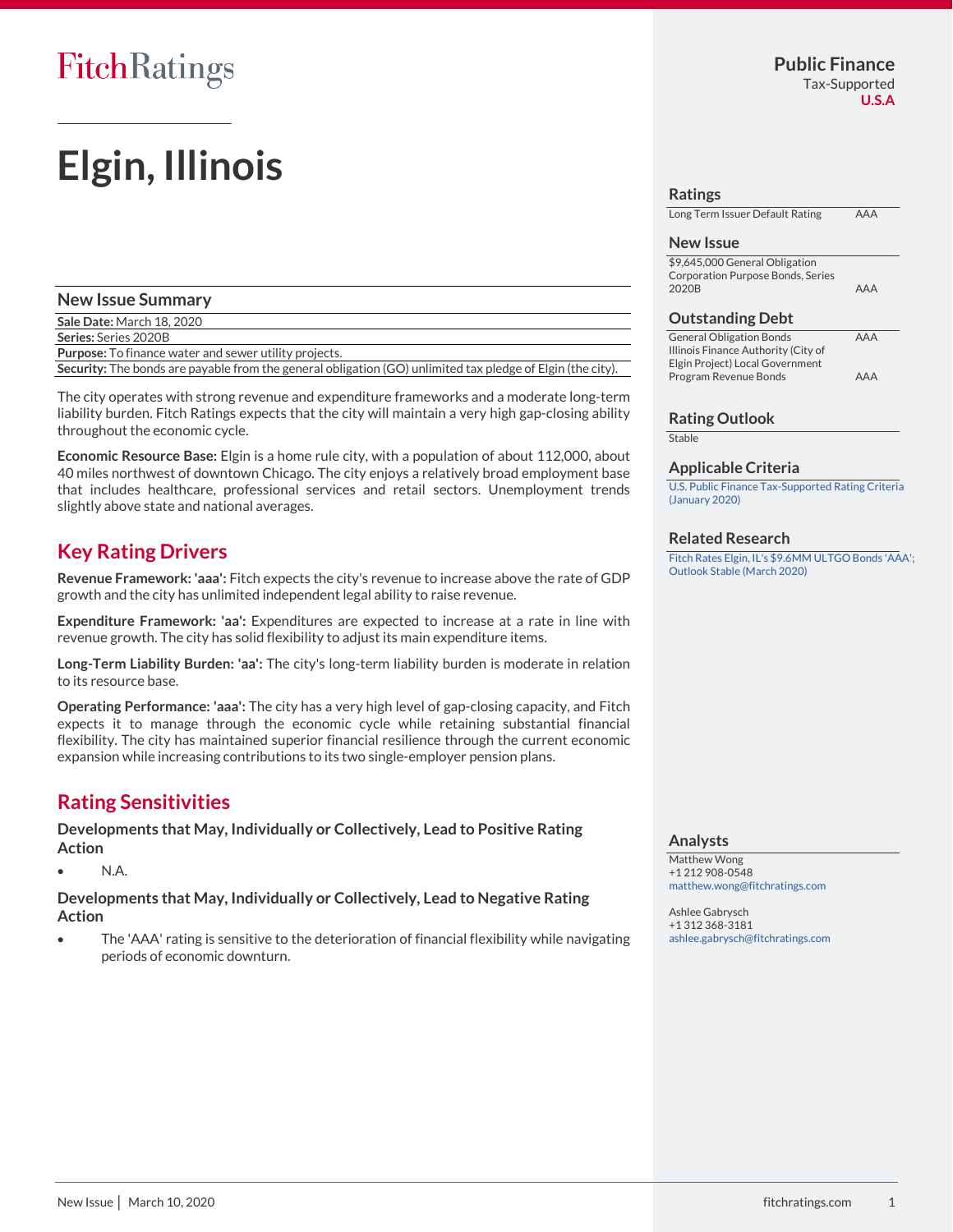### **U.S.A**

### **Credit Profile**

Approximately 80% of the city's assessed value (AV) is in Kane County and the remaining 20% is in Cook County. While AV declined by 29% from tax year 2009 through 2014, it rebounded by over 30% from 2014 through 2018, although still below the pre-recession peak. Tax year 2019 estimated AV figures from Kane County show an increase of over 9%, while the Cook County preliminary figures are not yet available.

### **Revenue Framework**

The city's revenue framework is very strong, with rapid revenue growth over the last 10 years and an unlimited legal ability to increase revenue through the city's home rule status. More than 33% of fiscal 2018 general fund revenues came from the city's property tax, approximately 23% from sales tax, and around 10% were from the city's share of the state income tax. Around 9% of general fund revenue came from gaming and casino taxes collected in the Elgin riverboat fund, which is included in the general fund for reporting purposes.

Fitch expects revenue growth to continue to exceed the rate of national GDP growth, driven by strong growth in AV and sales tax receipts. Revenue from the sales tax and the share of the state income tax are expected to exceed budgeted levels in 2019. While revenue generated in the Elgin riverboat fund has declined significantly since its 2005 peak (\$28 million to around \$11 million in FY 2018), the riverboat fund was not included in the general fund until 2011 and is treated by management purely as a capital projects fund. However, revenue in that fund can be used for general operations.

The city is a home rule municipality and is not subject to the state's Limitation Law. The city has used this flexibility to implement new local option revenue sources, including increases in the past year to the home rule sales tax and the hotel/motel tax, a change in ambulance billing that will lead to an increase in revenue, and implementation of a new local motor fuel tax. The city maintains unlimited legal flexibility to adjust tax rates and fees as necessary.

### **Expenditure Framework**

The majority of the city's general fund expenditures are for public safety, which accounted for around 67% of FY 2018 general fund spending. Highways and streets expenditures represented approximately 12%.

Fitch expects that expenditures will increase in line with revenue growth. The main drivers of the city's expenditure increases come from mandated cost of living adjustments in union contracts (generally close to CPI) and funding for the police and fire pension funds. The city has two open collective bargaining contracts, both of which are being negotiated.

The city has solid flexibility over its main expenditure items. Carrying costs, including debt service and pension costs, are moderate at around 17% of fiscal 2018 governmental expenditures. The city may see increasing actuarially determined contributions to its police and fire pension funds as it looks to achieve 100% funding by 2040 and begins to use annually updated mortality tables in the actuarial assumptions. While the required contributions rose by \$4 million in fiscal 2020, the city council approved advanced funding from general fund reserves in fiscal 2019 since fiscal 2018 actual revenues exceeded estimates by that amount. This will allow the city to keep the property tax levy level for the second consecutive year. Fitch's supplemental pension metric, which assumes a 20-year level payoff of the Fitchadjusted liability, indicates that contributions are likely to continue to rise.

In fiscal 2017, the city spent \$12.4 million on capital projects out of the general fund using revenue from the Elgin riverboat fund. The city had planned to spend the rest of its riverboat fund reserves on capital projects in 2018 but delayed work on several street projects that will be spent in 2019 and 2020. The city plans to carry over \$15.3 million in reserves for capital projects into 2020 and draw that down for capital projects to \$2.9 million in 2021. Going forward, the city expects to have approximately \$10 million annually from riverboat revenue for capital expenditures on street improvements.

### **Long-Term Liability Burden**

The city's long-term liability burden is moderate, with net pension liabilities and overall debt at approximately 13% of city personal income. Overall debt comprises 45% of the total liability, and the Fitch adjusted net pension liability comprises 55%. Management reports that it does

### **Rating History (IDR)**

|        |               | Outlook/ |          |
|--------|---------------|----------|----------|
| Rating | <b>Action</b> | Watch    | Date     |
| AAA    | Affirmed      | Stable   | 3/05/20  |
| AAA    | Affirmed      | Stable   | 10/08/10 |
| AAA    | Revised       | Negative | 4/30/10  |
| $AA+$  | Affirmed      | Negative | 4/13/10  |
| $AA+$  | Assigned      | Stable   | 3/27/07  |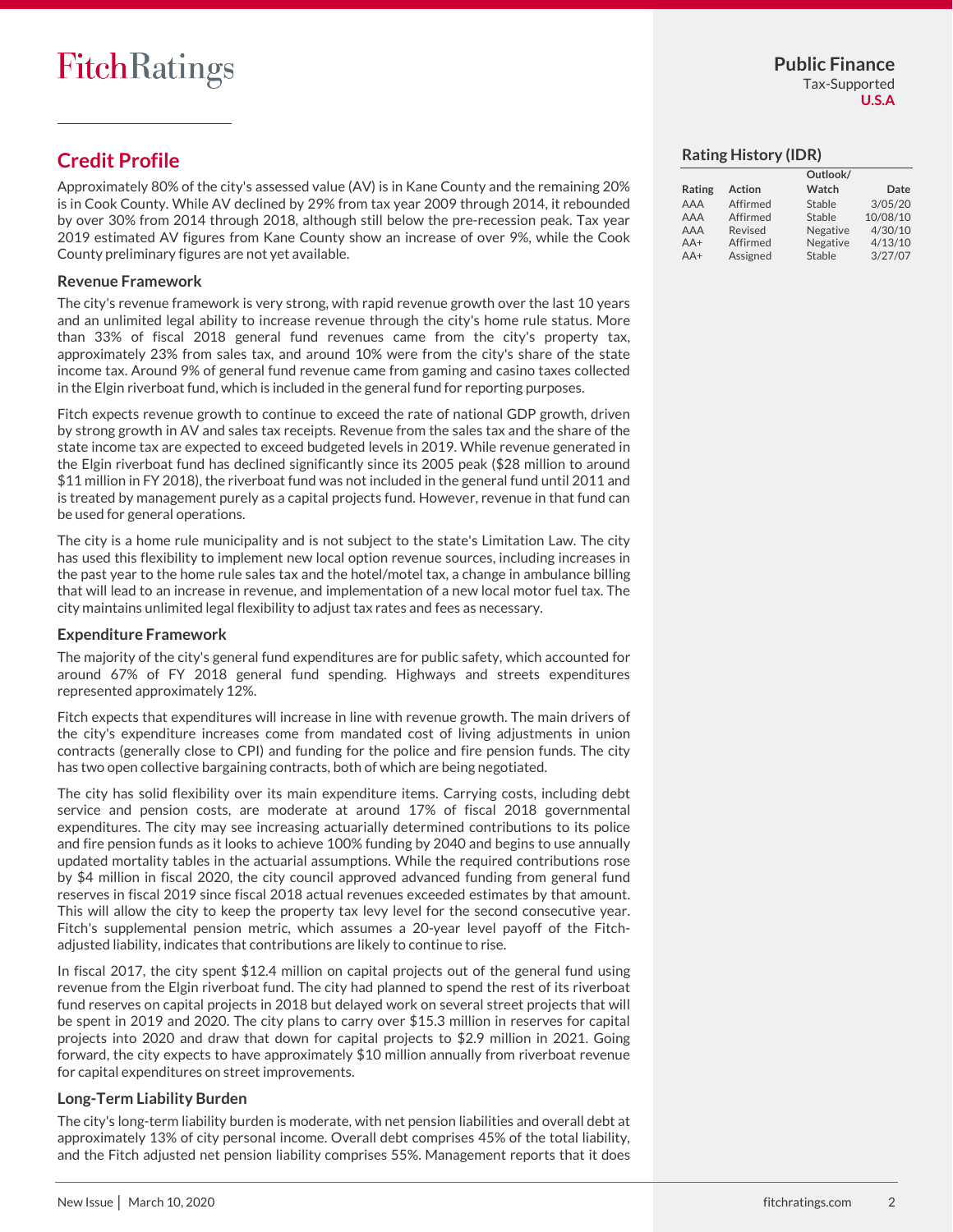not have current plans to issue new tax-supported debt. With revenue from the riverboat fund covering most street improvement projects, the city's 5-year capital improvement plan forecasts issuing around \$10 million per year in new tax-supported debt to support utility projects that are expected to be paid by utility fees.

The city participates in four defined benefit pension plans: the agent multiple-employer Illinois Municipal Retirement Fund (IMRF); the agent multiple-employer Sheriff's Law Enforcement Personnel Fund (SLEP); the single-employer Police Pension Plan (PPP); and the singleemployer Firefighters' Pension Plan (FPP). The IMRF and SLEP are statutorily funded at the actuarially determined contribution amount and the PPP and FPP are funded at an actuarially determined amount that would be sufficient to bring the plans to 100% funded status by 2040. Fitch estimates the aggregate ratio of assets to liabilities at 55%, assuming a 6% discount rate. The state has consolidated most of the formerly individual public safety pension funds into two statewide funds, one for police and one for firefighters in an effort to increase returns through access to a broader range of investment opportunities. Fitch will monitor the impact of consolidation but does not expect this would materially affect the city's long-term liability burden.

### **Operating Performance**

The city has built and maintained high reserve levels through the economic recovery, despite the planned use of general fund balance over the last two fiscal years. The city's low level of revenue volatility and superior inherent budget flexibility, combined with very high levels of reserves, enable it to maintain financial flexibility well above the 'aaa' reserve safety margin threshold in a typical recessionary decline stress scenario. This stress analysis incorporates reserves in the riverboat fund, which is legally available to be used for operations, although the city has a practice of using the fund solely for capital projects.

Management built reserves through fiscal 2012 to a high 65% of general fund expenditures before slowly spending some of those reserves down over the subsequent five fiscal years. The city added to reserves in fiscal 2018, with available fund balance increasing to over \$73 million (60% of general fund expenditures). Management had planned on a small draw on fund balance of under \$1 million. However, due to sales and income tax revenue exceeding budgeted levels and a delay in some pay-as-you-go capital projects, the city expects reserves to increase by \$1.4 million. That projection includes the \$4 million that was advance funded for public safety pensions.

### **ESG Considerations**

Unless otherwise disclosed in this section, the highest level of ESG credit relevance is a score of '3' - ESG issues are credit neutral or have only a minimal credit impact on the entity, either due to their nature or the way in which they are being managed by the entity.

For more information on Fitch's ESG Relevance Scores, visi[twww.fitchratings.com/esg.](https://www.fitchratings.com/site/esg)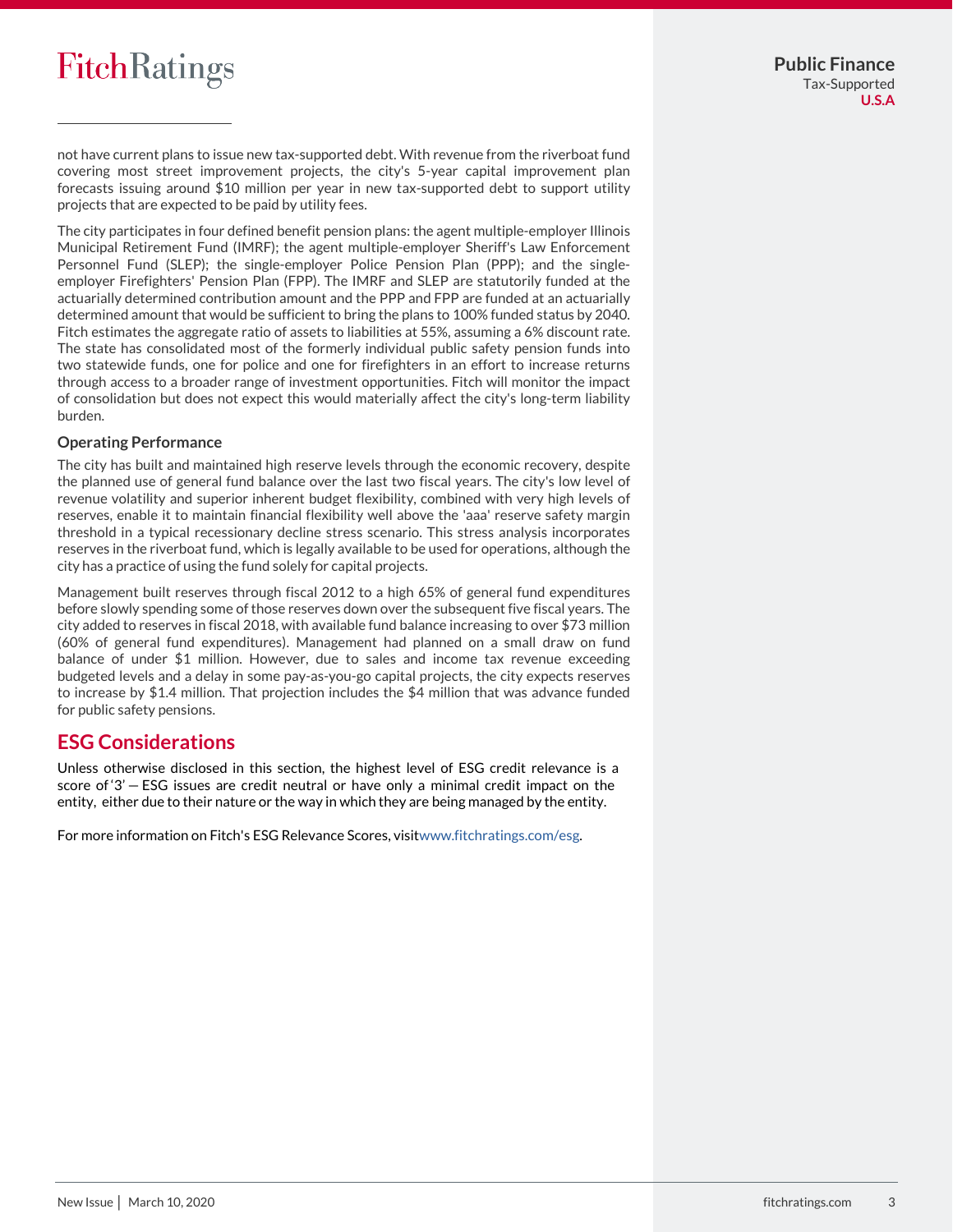Superior

### **Elgin (IL)**

#### **Scenario Analysis**



#### **Analyst Interpretation of Scenario Results:**

The city has built and maintained high reserve levels through the economic recovery, despite the planned use of general fund balance over the last two fiscal years. The city's low level of revenue volatility and superior inherent budget flexibility, combined with very high levels of reserves, enable it to maintain financial flexibility well above the 'aaa' reserve safety margin threshold in a typical recessionary decline stress scenario. This stress analysis incorporates reserves in the riverboat fund, which is legally available to be used for operations, although the city has a practice of using the fund solely for capital projects.

GDP Assumption (% Change) (1.0%) 0.5% 2.0% Expenditure Assumption (% Change) 2.0% 2.0% 2.0% Revenue Output (% Change) and the content of the content of the content of the content of the content of the content of the content of the content of the content of the content of the content of the content of the content

Inherent Budget Flexibility

| Revenues, Expenditures, and Fund Balance                             |                                    | <b>Actuals</b> |           |         |         |                 |         | <b>Scenario Output</b> |                   |                   |
|----------------------------------------------------------------------|------------------------------------|----------------|-----------|---------|---------|-----------------|---------|------------------------|-------------------|-------------------|
|                                                                      | 2012                               | 2013           | 2014      | 2015    | 2016    | 2017            | 2018    | Year 1                 | Year <sub>2</sub> | Year <sub>3</sub> |
| <b>Total Revenues</b>                                                |                                    | 110,463        | 110,580   | 115,124 | 122,465 | 118,283         | 127,033 | 125,586                | 127,886           | 134,026           |
| % Change in Revenues                                                 |                                    | 1.7%           | 0.1%      | 4.1%    | 6.4%    | (3.4% )         | 7.4%    | (1.1%)                 | 1.8%              | 4.8%              |
| <b>Total Expenditures</b>                                            |                                    | 114,084        | 113,057   | 118,374 | 119,361 | 122,584         | 116,902 | 119,240                | 121,624           | 124,057           |
| % Change in Expenditures                                             |                                    | 18.3%          | (0.9%     | 4.7%    | 0.8%    | 2.7%            | (4.6%)  | 2.0%                   | 2.0%              | 2.0%              |
| Transfers In and Other Sources                                       | 14,222                             | 20,254         | 12,375    | 5,607   | 5,298   | 5,318           | 5,401   | 5,339                  | 5,437             | 5,698             |
| Transfers Out and Other Uses                                         | 14,544                             | 13,177         | 12,911    | 8,121   | 4,681   | 5,016           | 4,976   | 5,075                  | 5.177             | 5,280             |
| <b>Net Transfers</b>                                                 | (322)                              | 7,077          | (536)     | (2,514) | 617     | 302             | 425     | 264                    | 260               | 418               |
| Bond Proceeds and Other One-Time Uses                                |                                    |                |           |         |         |                 |         |                        |                   |                   |
| Net Operating Surplus(+)/Deficit(-) After Transfers                  | 11,822                             | 3,456          | (3,013)   | (5,764) | 3,721   | (3,999)         | 10,557  | 6,611                  | 6,522             | 10,386            |
| Net Operating Surplus(+)/Deficit(-) (% of Expend. and Transfers Out) | 10.7%                              | 2.7%           | $(2.4\%)$ | (4.6%)  | 3.0%    | (3.1%)          | 8.7%    | 5.3%                   | 5.1%              | 8.0%              |
| Unrestricted/Unreserved Fund Balance (General Fund)                  | 71,754                             | 73,457         | 68,569    | 63,012  | 66,735  | 62,238          | 73,277  | 79,887                 | 86,409            | 96,795            |
| Other Available Funds (GF + Non-GF)                                  |                                    |                |           |         |         |                 |         |                        |                   |                   |
| Combined Available Funds Balance (GF + Other Available Funds)        |                                    | 73,457         | 68,569    | 63,012  | 66,735  | 62,238          | 73,277  | 79,887                 | 86,409            | 96,795            |
| Combined Available Fund Bal. (% of Expend. and Transfers Out)        | 64.7%                              | 57.7%          | 54.4%     | 49.8%   | 53.8%   | 48.8%           | 60.1%   | 64.3%                  | 68.1%             | 74.8%             |
| <b>Reserve Safety Margins</b>                                        | <b>Inherent Budget Flexibility</b> |                |           |         |         |                 |         |                        |                   |                   |
|                                                                      |                                    | <b>Minimal</b> |           | Limited |         | <b>Midrange</b> |         | <b>High</b>            |                   | <b>Superior</b>   |
| Reserve Safety Margin (aaa)                                          |                                    | 18.2%          |           | 9.1%    |         | 5.7%            |         | 3.4%                   |                   | 2.3%              |
| Reserve Safety Margin (aa)                                           |                                    | 13.7%          |           | 6.8%    |         | 4.6%            |         | 2.8%                   |                   | 2.0%              |
| Reserve Safety Margin (a)                                            |                                    | 9.1%           |           | 4.6%    |         | 2.8%            |         | 2.0%                   |                   | 2.0%              |
| Reserve Safety Margin (bbb)                                          |                                    | 3.4%           |           | 2.3%    |         | 2.0%            |         | 2.0%                   |                   | 2.0%              |

Notes: Scenario analysis represents an unaddressed stress on issuer finances. Fitch's downturn scenario assumes a -1.0% GDP decline in the first year, followed by 0.5% and 2.0% GDP growth in Years 2 and 3, respectively. Expenditures are assumed to grow at a 2.0% rate of inflation. Inherent budget flexibility is the analyst's assessment of the issuer's ability to deal with fiscal stress through tax and spending policy choices, and determines the multiples used to calculate the reserve safety margin. For further details, please see Fitch's US Tax-Supported Rating Criteria.